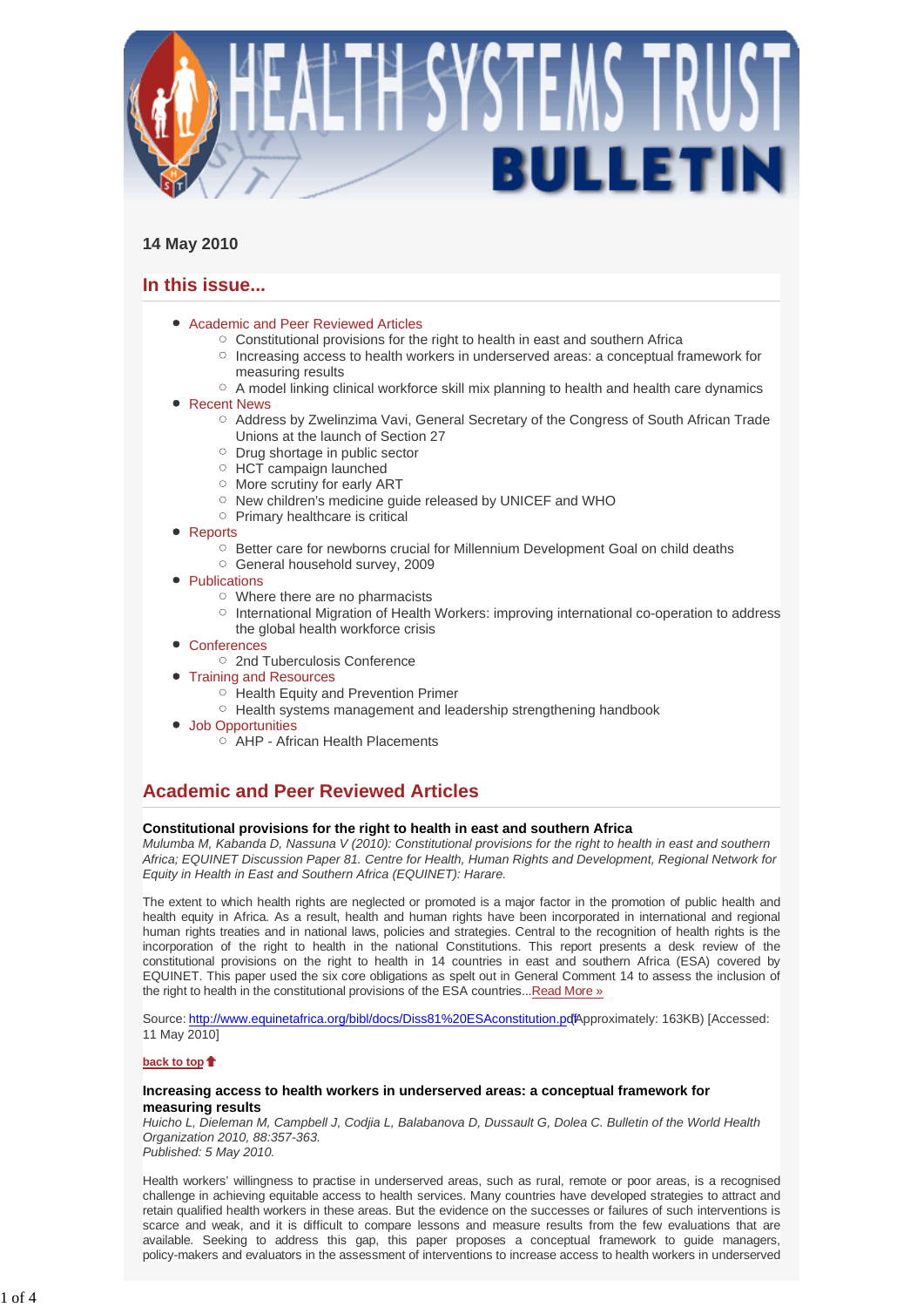areas. The framework aims to support all stages of policy development...Read More »

Source: http://www.who.int/bulletin/volumes/88/5/09-070920/en/index.html Accessed: 5 May 2010]

#### **back to top**

#### **A model linking clinical workforce skill mix planning to health and health care dynamics**

*Masnick K, McDonnell G. Human Resources for Health 2010, 8:11. Published: 30 April 2010. .*

In an attempt to devise a simpler computable tool to assist workforce planners in determining what might be an appropriate mix of health service skills, our discussion led us to consider the implications of skill mixing and workforce composition beyond the 'stock and flow' approach of much workforce planning activity. Taking a dynamic systems approach, we were able to address the interactions, delays and feedbacks that influence the balance between the major components of health and health care... Read More »

Source: http://www.human-resources-health.com/content/pdf/1478-4491-8-11.pdfAccessed: 10 May 2010]

**back to top**

# **Recent News**

### **Address by Zwelinzima Vavi, General Secretary of the Congress of South African Trade Unions at the launch of Section 27, May 7 2010, Johannesburg**

*Politicsweb. Published: 10 May 2010*

Healthcare provision is a critical indicator of how far we are moving forward in transforming our nation. The ANC's election manifesto spelled out some of our achievements. Our free primary healthcare has expanded and 1 600 more clinics have been built. About 248 out of 400 public hospitals have been revitalised and refurbished. The public antiretroviral therapy programme has enrolled more than 480 000 people living with HIV and Aids, making our programme amongst the best and most comprehensive in the world.

COSATU enthusiastically supports the HIV Counselling and Testing Campaign, launched by President Zuma on 25 April 2010. We must all work together to make sure it succeeds, that everyone is persuaded to get tested and all those needing antiretroviral treatment receive it.

But have we really fully implemented the promises made in Section 27, to give all South Africans equal access to healthcare? ... Read More »

Source: http://www.politicsweb.co.za/politicsweb/view/politicsweb/en/page71654?oid=175216&sn=Detail ccessed: 11 May 2010]

#### **back to top**

### **Drug shortage in public sector**

*News24. Published: 12 May 2010*

South Africa is experiencing a shortage of over 80 drugs in its public health sector, including flu vaccinations and medication for high blood pressure, according to experts. They say the severity varies from province to province and from hospital to hospital, depending on the leadership and skills levels of management. They blame the shortage on a number of factors, including a lack of trained pharmacists, an ineffective tendering process and the inability of some pharmaceutical companies to deliver drugs... Read More »

Source: http://www.health24.com/news/Health\_care/1-918,56153.asp Accessed: 12 May 2010]

#### **back to top**

## **HCT campaign launched**

*Health-e. Published: 29 April 2010*

The much-awaited HIV Counselling and Testing (HCT)) campaign was launched at the end of April. At the launch, President Jacob Zuma warned the hundreds of people who had braved the cold to listen to him speak that the outcome of an HIV test is a personal matter and that they can keep it a secret. Launching the campaign, the president of the country led by example in encouraging South Africans to test for HIV in a massive effort to have 15 million citizens tested over the next year... Read More »

Source: http://www.health-e.org.za/news/article.php?uid=20032761Accessed: 7 May 20101

#### **back to top**

#### **More scrutiny for early ART**

*Health-e. Published: 12 May 2010*

Health activists have warned against early introduction of antiretroviral (ARV) treatment in the absence of evidence based scientific research. The warning came after the United States treatment guidelines (updated in December last year) recommended that patients be started on treatment when their CD4 counts (measure of their immunity) fall below 500. Current World Health Organization guidelines recommend for ART initiation at CD4 counts less than 350.The activist group including the Treatment Action Campaign, INSIGHT Community Advisory Board and HIV i-Base said there was currently no data on the advantages and risks of initiation at 500... Read More »

Source: http://www.health-e.org.za/news/article.php?uid=2003278#Accessed" 12 May 2010]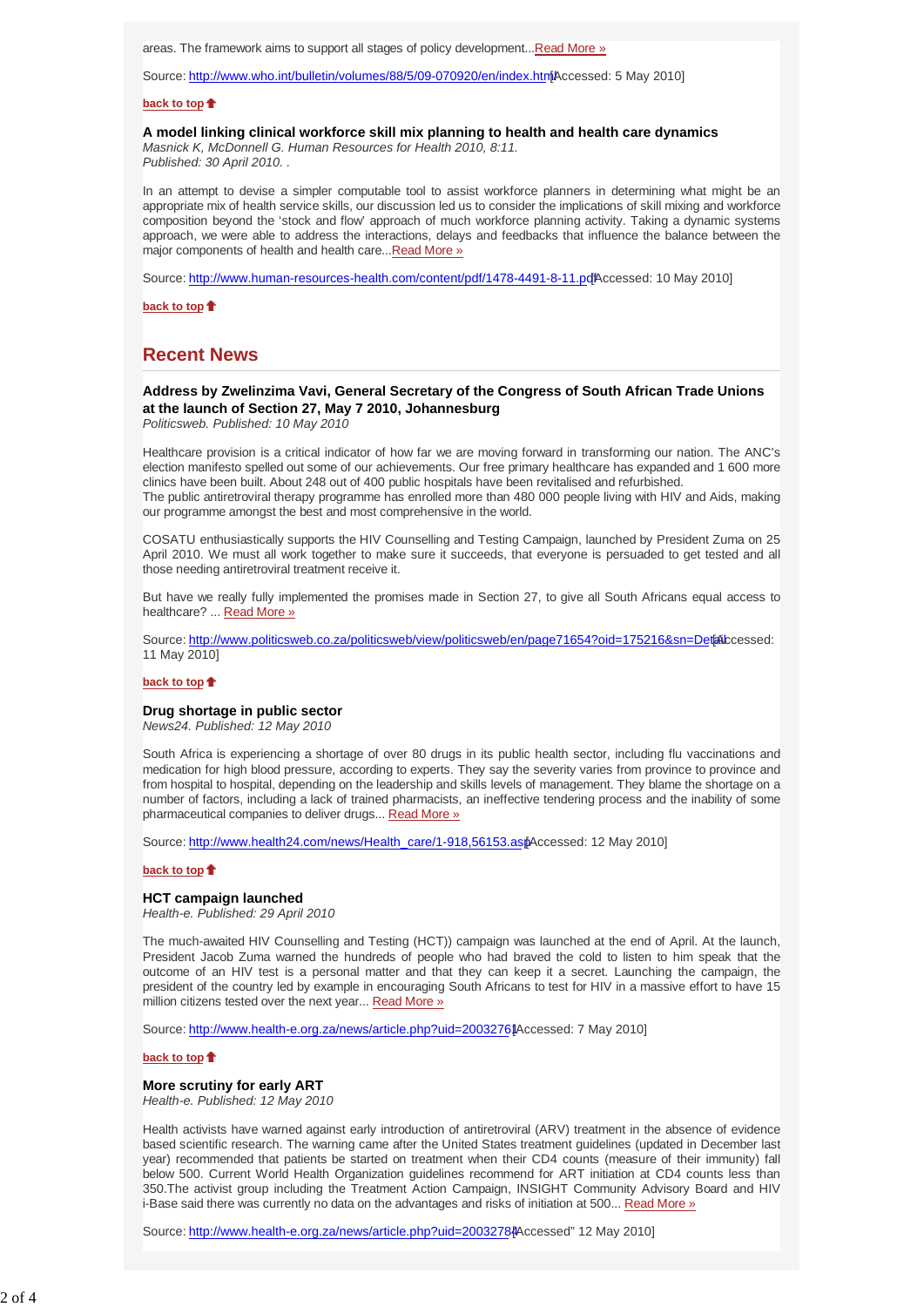### **back to top**

#### **New children's medicine guide released by UNICEF and WHO**

*World Health Organization. Published: 29 April 2010.*

A new publication that lists medicines formulated for children is being made available online by UNICEF and the World Health Organization, to help doctors and organizations obtain some of the 240 essential medicines that can save the lives of children. This one-of-its-kind publication will be useful for organizations and personnel involved in procurement to identify where medicines may be found and what they cost," said Hans Hogerzeil, Director Essential Medicines and Pharmaceutical Policies at WHO.... Read More »

Source: http://www.who.int/mediacentre/news/notes/2010/children\_medicine\_20100429/en/index.html [Accessed: 10 May 2010]

#### **back to top**

#### **Primary healthcare is critical**

*Health24. Published: 3 May 2010*

Many of the aims and principles guiding the proposed National Health Insurance Scheme (NHIS) date back to the Gluckman Commission of the 1940s, chairperson of the Hospital Association of South Africa (HASA) Dr Nkaki Matlala, told delegates at the association's annual conference in Sun City.... Read More »

Source: http://www.health24.com/news/Health\_care/1-918,55980.asp [Accessed: 13 May 2010]

#### **back to top**

### **Reports**

**Better care for newborns crucial for Millennium Development Goal on child deaths** *World Health Organization. Published: 10 May 2010.* 

Improving newborn care in the first month of life is essential for reducing child deaths in developing countries, according to a global update on the Millennium Development Goals (MDGs) released in the World Health Statistics 2010. Globally, about 40% of deaths in children under five years old are estimated to occur in the first month of life, most of which occur in the first week. For the first time, this report provides the major causes of these deaths among newborns. The report also shows that deaths among children under five have dropped by 30% from 12.5 million in 1990 to 8.8 million in 2008. Click Here for Full Report »

Source: http://www.who.int/whosis/whostat/EN\_WHS10\_Full.pdf (Approximately: 4.84KB) [Accessed: 12 May 2010]

#### **back to top**

#### **General household survey, 2009**

*StatsSA. Published: 6 May 2010.* 

This report presents the results of the General Household Survey (GHS) conducted annually by Statistics South Africa. The survey collects information on a variety of subjects including education, health, the labour market, dwellings, access to services and facilities, transport, and quality of lifelick Here for Full Report »

Source: http://www.statssa.gov.za/publications/P0318/P0318June2009.pdfApproximately: 1233KB) [Accessed: 10 May 2010].

**back to top**

# **Publications**

#### **Where there are no pharmacists**

*Sarah Andersson and Beverley Snell. Published: 2010.*

Where there are no pharmacists is about managing medicines. It explains how to order them, store them, prepare them, dispense them and use them safely and effectively. This book provides advice on all these aspects for people working with medicines as well as information to help communities benefit from the use of medicines. It provides guidance for anyone who is doing the work of a pharmacist; anyone who sells, dispenses, prepares, manages, or explains to others how to use medicines. . Click here for more info and to order »

Source: http://www.twnside.org.sg/title2/books/HAI.htrin Accessed: 6 May 2010]

#### **back to top**

### **International Migration of Health Workers: improving international co-operation to address the global health workforce crisis**

*Joint OECD/WHO Policy Brief.*

In 2006, the World Health Organization estimated that there was a shortage of more than 4.3 million health personnel across the world. Low-income countries were particularly hard-hit by shortages: of the 57 countries with a critical shortage, 36 were sub-Saharan African countries. Because the international migration of doctors and nurses has become increasingly visible, it is often seen as the main culprit behind these shortages. This has led to a polarized debate between the negative aspects of migration and the individual rights of health personnel to leave any country